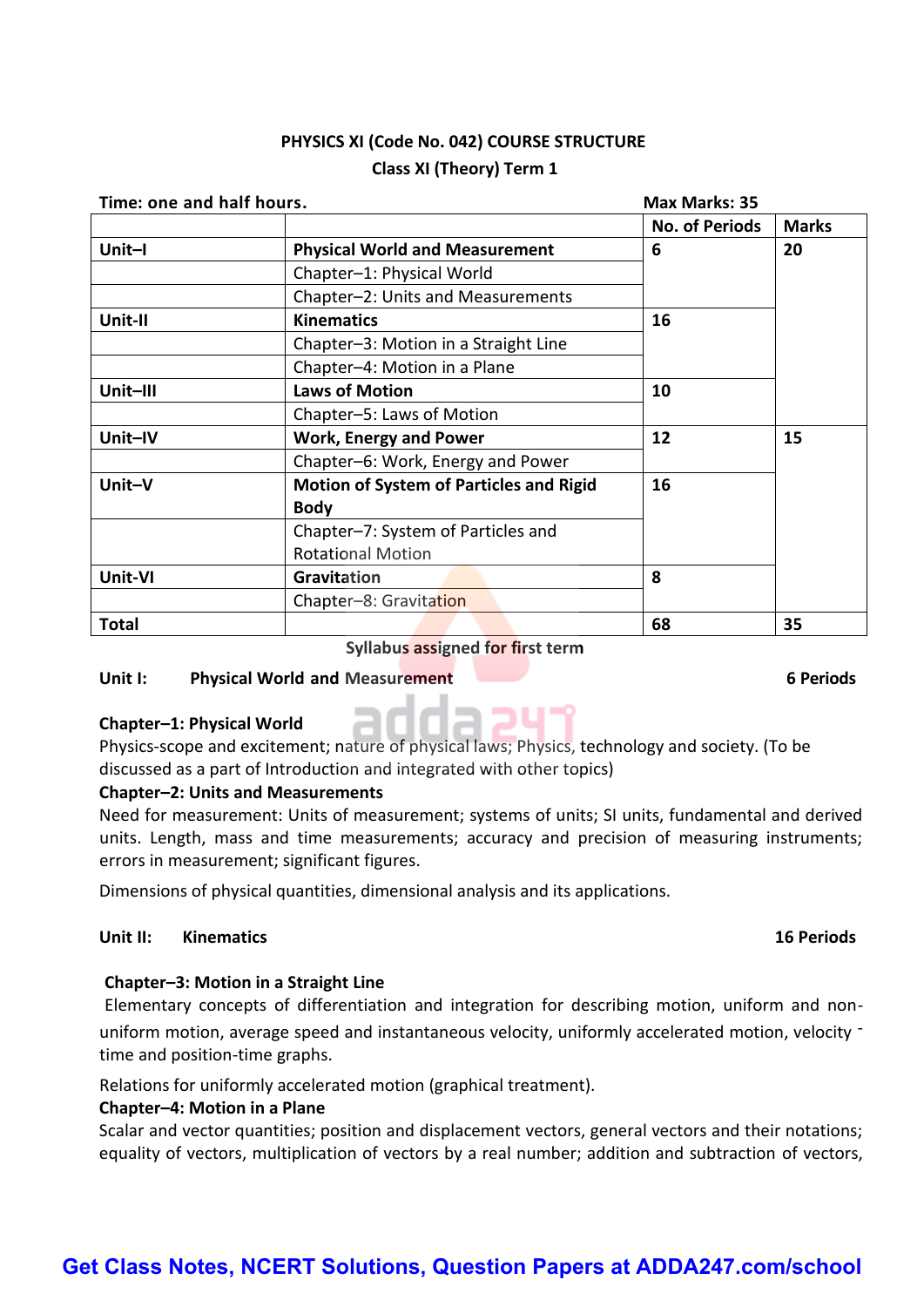relative velocity, Unit vector; resolution of a vector in a plane, rectangular components, Scalar and Vector product of vectors.

Motion in a plane, cases of uniform velocity and uniform acceleration-projectile motion, uniform circular motion.

# **Unit III: Laws of Motion 10 Periods**

# **Chapter–5: Laws of Motion**

*Intuitive concept of force, Inertia, Newton's first law of motion; momentum and Newton's second law of motion; impulse; Newton's third law of motion. (*Recapitulation only)

Law of conservation of linear momentum and its applications. Equilibrium of concurrent forces, Static and kinetic friction, laws of friction, rolling friction, lubrication.

Dynamics of uniform circular motion: Centripetal force, examples of circular motion (vehicle on a level circular road, vehicle on a banked road).

# **Unit IV: Work, Energy and Power 12 Periods**

# **Chapter–6: Work, Energy and Power**

Work done by a constant force and a variable force; kinetic energy, work-energy theorem, power.

Notion of potential energy, potential energy of a spring, conservative forces: conservation of mechanical energy (kinetic and potential energies); non-conservative forces: motion in a vertical circle; elastic and inelastic collisions in one and two dimensions.

# **Unit V: Motion of System of Particles and Rigid Body 16 Periods**

# **Chapter–7: System of Particles and Rotational Motion**

Centre of mass of a two-particle system, momentum conservation and centre of mass motion. Centre of mass of a rigid body; centre of mass of a uniform rod.

Moment of a force, torque, angular momentum, law of conservation of angular momentum and its applications.

Equilibrium of rigid bodies, rigid body rotation and equations of rotational motion, comparison of linear and rotational motions.

Moment of inertia, radius of gyration, values of moments of inertia for simple geometrical objects (no derivation).

# **Unit VI: Gravitation 8 Periods**

# **Chapter–8: Gravitation**

Universal law of gravitation. Acceleration due to gravity (recapitulation only) and its variation with altitude and depth.

Gravitational potential energy and gravitational potential, escape velocity, orbital velocity of a satellite, Geo-stationary satellites.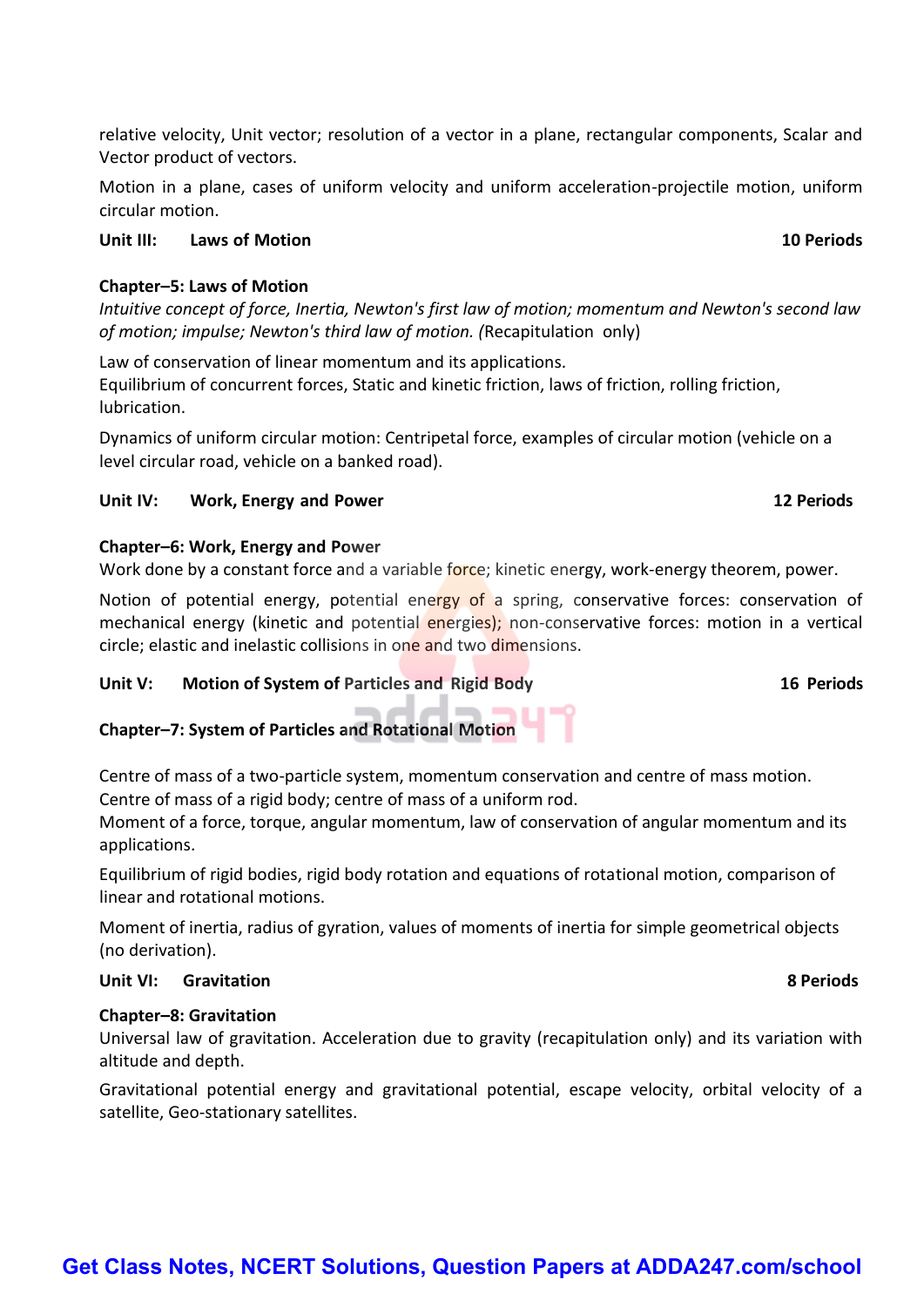# **Class XI (Theory) Term II**

| Unit      |                                                               | <b>Periods</b> | <b>Marks</b> |
|-----------|---------------------------------------------------------------|----------------|--------------|
| Unit-VII  | <b>Properties of Bulk Matter</b>                              |                |              |
|           | Chapter-9: Mechanical Properties of Solids                    |                |              |
|           | Chapter-10: Mechanical Properties of Fluids                   | 22             |              |
|           | Chapter-11: Thermal Properties of Matter                      |                |              |
| Unit-VIII | Thermodynamics                                                |                | 23           |
|           | Chapter-12: Thermodynamics                                    | 10             |              |
| Unit-IX   | <b>Behaviour of Perfect Gases and Kinetic Theory of Gases</b> | 08             |              |
|           | Chapter-13: Kinetic Theory                                    |                |              |
| Unit-X    | <b>Oscillations and Waves</b>                                 | 23             | 12           |
|           | Chapter-14: Oscillations                                      |                |              |
|           | Chapter-15: Waves                                             |                |              |
|           | <b>Total Marks</b>                                            | 63             | 35           |

# **Syllabus assigned for Term II**

# **Unit VII: Properties of Bulk Matter 22 Periods**

**Chapter–9: Mechanical Properties of Solids**

Stress-strain relationship, Hooke's law, Young's modulus, bulk modulus

# **Chapter–10: Mechanical Properties of Fluids**

Pressure due to a fluid column; Pascal's law and its applications (hydraulic lift and hydraulic brakes), effect of gravity on fluid pressure.

Viscosity, Stokes' law, terminal velocity, streamline and turbulent flow, critical velocity, Bernoulli's theorem and its applications.

Surface energy and surface tension, angle of contact, excess of pressure across a curved surface, application of surface tension ideas to drops, bubbles and capillary rise.

# **Chapter–11: Thermal Properties of Matter**

*Heat, temperature, (recapitulation only)* thermal expansion; thermal expansion of solids, liquids and gases, anomalous expansion of water; specific heat capacity; Cp, Cv - calorimetry; change of state latent heat capacity.

Heat transfer-conduction, convection and radiation (recapitulation only), thermal conductivity, qualitative ideas of Blackbody radiation, Wein's displacement Law, Stefan's law, Greenhouse effect.

# **[Get Class Notes, NCERT Solutions, Question Papers at ADDA247.com/school](https://rebrand.ly/syllabus-pdf)**

**Time: 2hrs Max Marks: 35**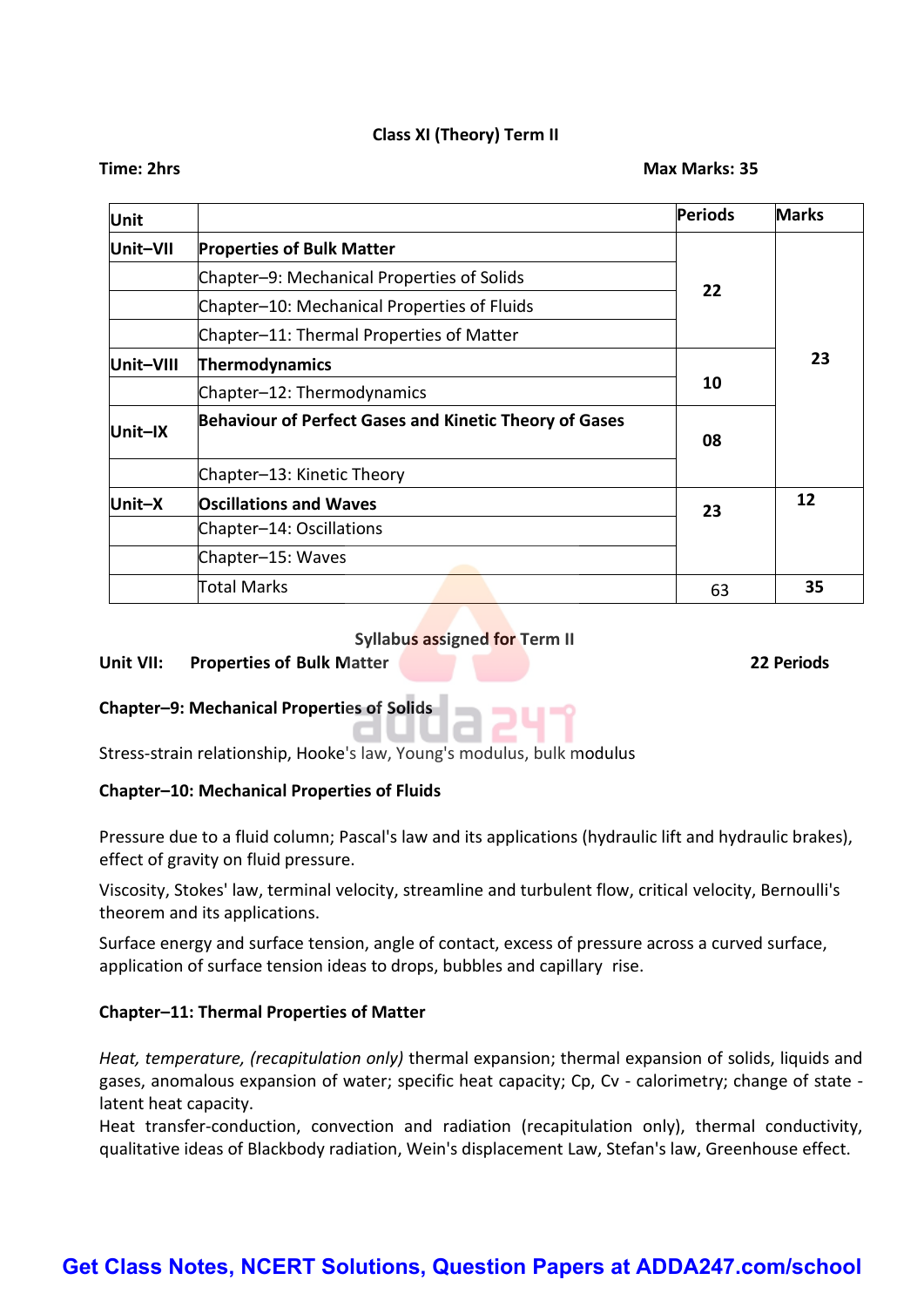# **Unit VIII: Thermodynamics 10 Periods**

# **Chapter–12: Thermodynamics**

Thermal equilibrium and definition of temperature (zeroth law of thermodynamics), heat, work and internal energy. First law of thermodynamics, isothermal and adiabatic processes.

Second law of thermodynamics: reversible and irreversible processes

# **Unit IX: Behaviour of Perfect Gases and Kinetic Theory of Gases 08 Periods**

# **Chapter–13: Kinetic Theory**

Equation of state of a perfect gas, work done in compressing a gas.

Kinetic theory of gases - assumptions, concept of pressure. Kinetic interpretation of temperature; rms speed of gas molecules; degrees of freedom, law of equi-partition of energy (statement only) and application to specific heat capacities of gases; concept of mean free path, Avogadro's number.

# **Unit X: Oscillations and Waves 23 Periods**

# **Chapter–14: Oscillations**

Periodic motion - time period, frequency, displacement as a function of time, periodic functions.

Simple harmonic motion (S.H.M) and its equation; phase; oscillations of a loaded spring- restoring force and force constant; energy in S.H.M. Kinetic and potential energies; simple pendulum derivation of expression for its time period. Free, forced and damped oscillations (qualitative ideas only), resonance.

# **Chapter–15: Waves**

Wave motion: Transverse and longitudinal waves, speed of travelling wave, displacement relation for a progressive wave, principle of superposition of waves, reflection of waves, standing waves in strings and organ pipes, Beats

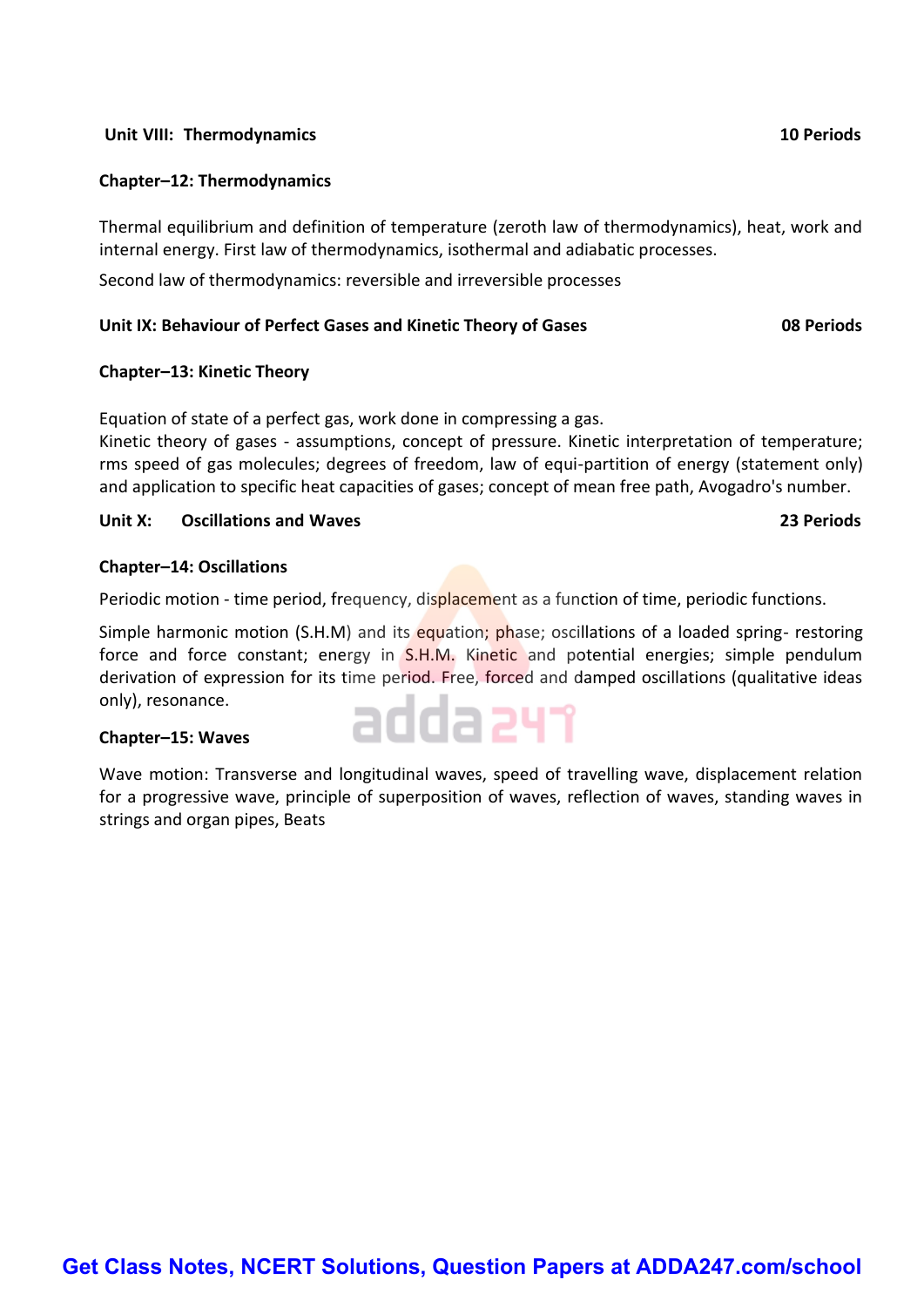# **PRACTICALS**

# **Syllabus for TERM I Total Periods: 16**

The record, to be submitted by the students, at the time of their First term examination, has to include:

Record of at least 4 Experiments, to be performed by the students

Record of at least 3 Activities [with 3 each from section A and section B], to be demonstrated by teacher.

# **Time Allowed: One and half hours Max. Marks: 30**

| Two experiments one from each section        | <b>8Marks</b>   |
|----------------------------------------------|-----------------|
| Practical record (experiment and activities) | 2Marks          |
| Viva on experiments, and activities          | 5 Marks         |
| <b>Total</b>                                 | <b>15 Marks</b> |

# **Syllabus assigned for Practical Term I**

# **Experiments**

- 1. To measure diameter of a small spherical/cylindrical body and to measure internal diameter and depth of a given beaker/calorimeter using Vernier Calipers and hence find its volume.
- 2.To measure diameter of a given wire and thickness of a given sheet using screw gauge.

# **OR**

To determine volume of an irregular lamina using screw gauge.

- 3.To determine radius of curvature of a given spherical surface by a spherometer.
- 4.To determine the mass of two different objects using a beam balance.
- 5.To find the weight of a given body using parallelogram law of vectors.
- 6. Using a simple pendulum, plot its L-T<sup>2</sup> graph and use it to find the effective length of second's pendulum.

# **OR**

To study variation of time period of a simple pendulum of a given length by taking bobs of same size but different masses and interpret the result.

7.To study the relationship between force of limiting friction and normal reaction and to find the co- efficient of friction between a block and a horizontal surface.

**OR**

To find the downward force, along an inclined plane, acting on a roller due to gravitational pull of the earth and study its relationship with the angle of inclination θ by plotting graph between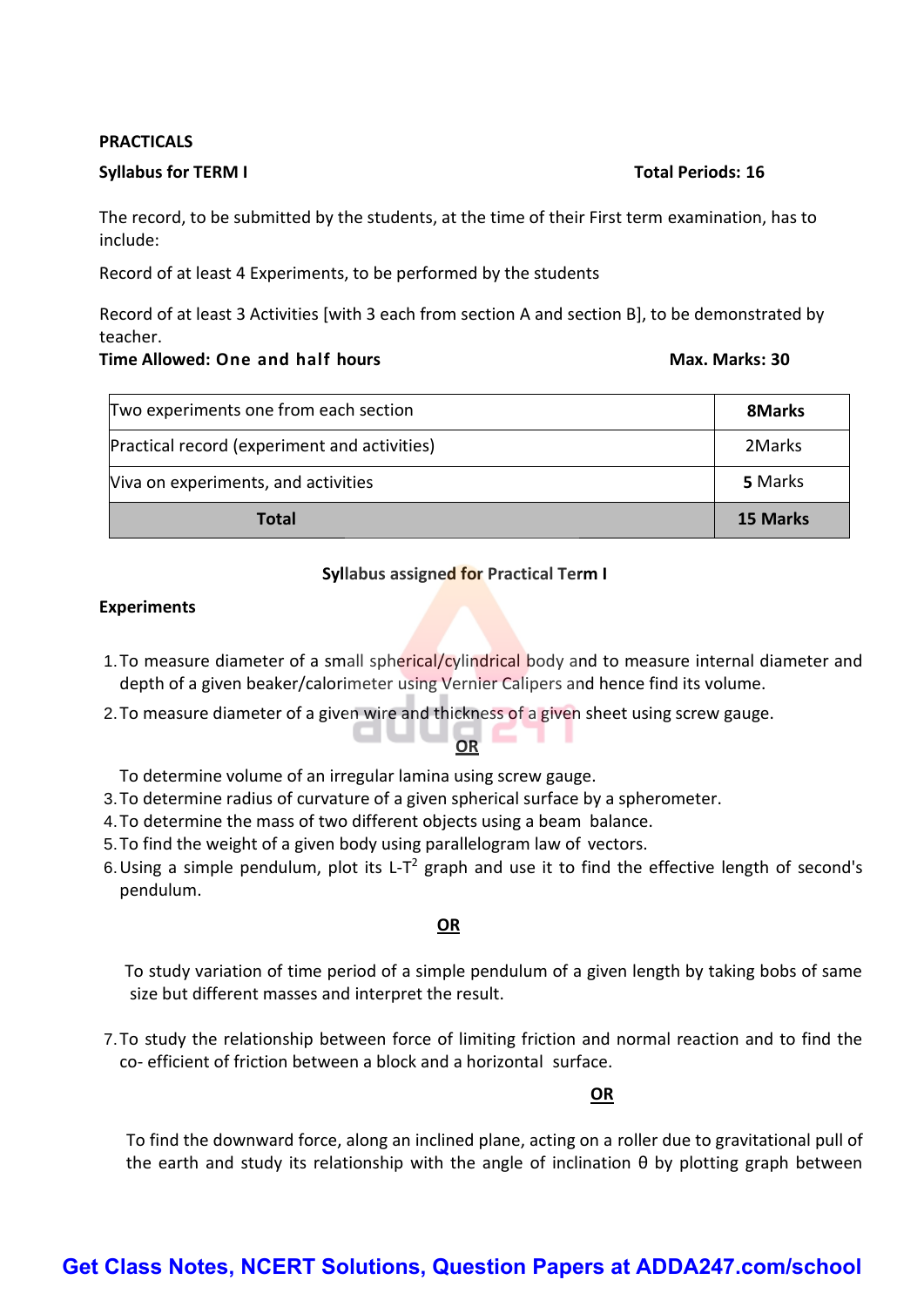force and sin θ.

# **Activities**

- 1. To make a paper scale of given least count, e.g., 0.2cm, 0.5 cm.
- 2. To determine mass of a given body using a metre scale by principle of moments.
- 3. To plot a graph for a given set of data, with proper choice of scales and error bars.
- 4. To measure the force of limiting friction for rolling of a roller on a horizontal plane.
- 5. To study the variation in range of a projectile with angle of projection.
- 6. To study the conservation of energy of a ball rolling down on an inclined plane (using a double inclined plane).
- 7. To study dissipation of energy of a simple pendulum by plotting a graph between square of amplitude and time.

### **Class XI Syllabus for TERM II Total Periods: 16**

### The record, to be submitted by the students, at the time of their annual examination, has to include:

Record of at least 4 Experiments, to be performed by the students

Record of at least 3 Activities [with 3 each from section A and section B], to be demonstrated by teacher. **Time Allowed: One and half hours Max. Marks: 30**



| Two experiments one from each section        | 8Marks   |
|----------------------------------------------|----------|
| Practical record (experiment and activities) | 2Marks   |
| Viva on experiments, and activities          | 5 Marks  |
| Total                                        | 15 Marks |

### **Experiments**

1. To determine Young's modulus of elasticity of the material of a given wire.

# **OR**

To find the force constant of a helical spring by plotting a graph between load and extension.

- 2. To study the variation in volume with pressure for a sample of air at constant temperature by plotting graphs between P and V, and between P and 1/V.
- 3. To determine the surface tension of water by capillary rise method.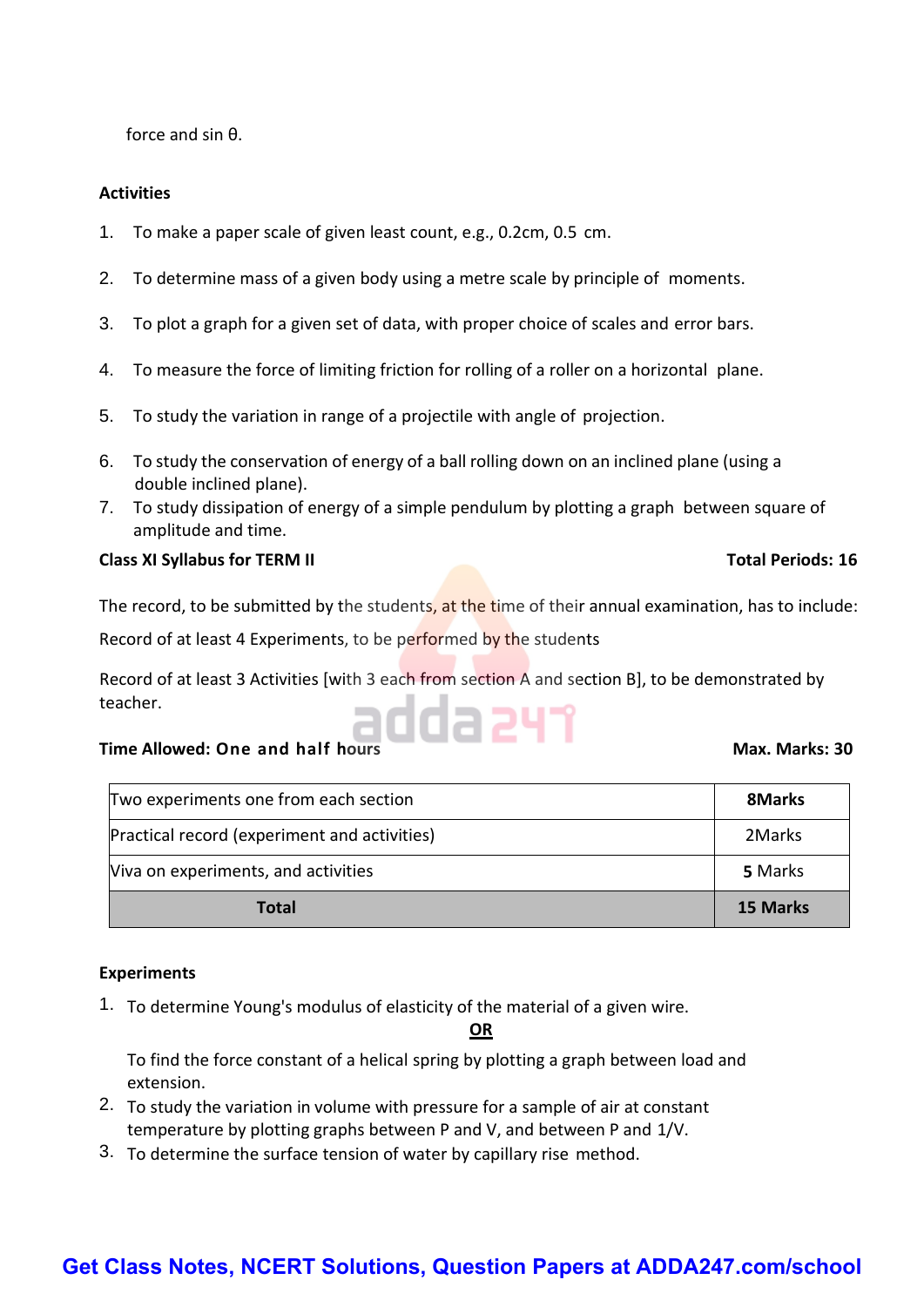To determine the coefficient of viscosity of a given viscous liquid by measuring terminal velocity of a given spherical body.

- 4. To study the relationship between the temperature of a hot body and time by plotting a cooling curve.
- 5. To determine specific heat capacity of a given solid by method of mixtures.
- 6. To study the relation between frequency and length of a given wire under constant tension using sonometer.

# **OR**

To study the relation between the length of a given wire and tension for constant frequency using sonometer.

7. To find the speed of sound in air at room temperature using a resonance tube by two resonance positions.

# **Activities**

- 1. To observe change of state and plot a cooling curve for molten wax.
- 2. To observe and explain the effect of heating on a bi-metallic strip.
- 3. To note the change in level of liquid in a container on heating and interpret the observations.
- 4. To study the effect of detergent on surface tension of water by observing capillary rise.
- 5. To study the factors affecting the rate of loss of heat of a liquid.
- 6. To study the effect of load on depression of a suitably clamped metre scale loaded at (i) its end (ii) in the middle.  $\Box$
- 7. To observe the decrease in pressure with increase in velocity of a fluid.

# **Practical Examination for Visually Impaired Students Class XI**

**Note:** Same Evaluation scheme and general guidelines for visually impaired students as given

for Class XII may be followed.

# **A. Items for Identification/Familiarity of the apparatus for assessment in practicals (All experiments)**

Spherical ball, Cylindrical objects, vernier calipers, beaker, calorimeter, Screw gauge, wire, Beam balance, spring balance, weight box, gram and milligram weights, forceps, Parallelogram law of vectors apparatus, pulleys and pans used in the same 'weights' used, Bob and string used in a simple pendulum, meter scale, split cork, suspension arrangement, stop clock/stop watch, Helical spring, suspension arrangement used, weights, arrangement used for measuring extension, Sonometer, Wedges, pan and pulley used in it, 'weights' Tuning Fork, Meter scale, Beam balance, Weight box, gram and milligram weights, forceps, Resonance Tube, Tuning Fork, Meter scale, Flask/Beaker used for adding water.

# **B. List of Practical's**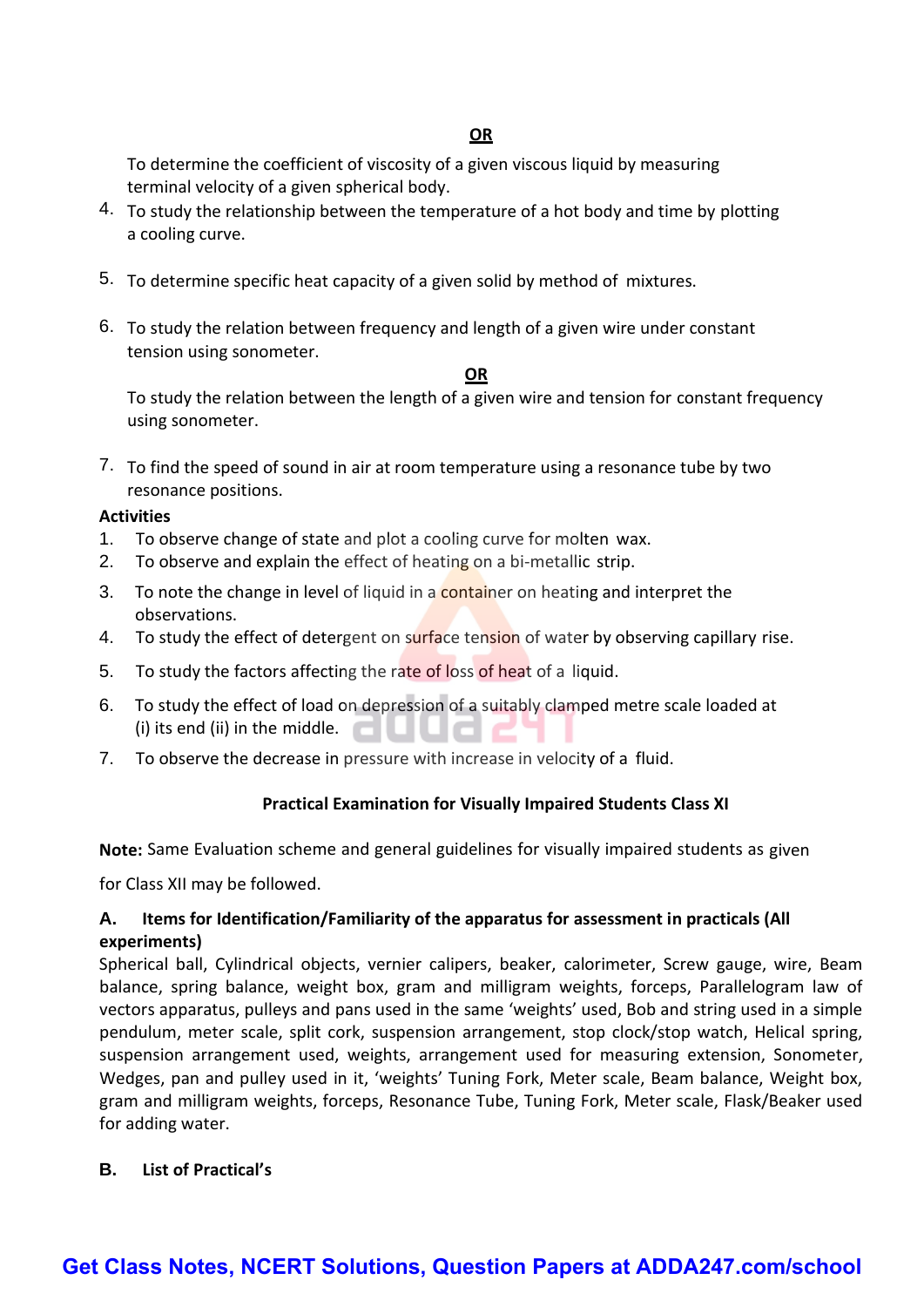- 1. To measure diameter of a small spherical/cylindrical body using vernier calipers.
- 2. To measure the internal diameter and depth of a given beaker/calorimeter using vernier calipers and hence find its volume.
- 3. To measure diameter of given wire using screw gauge.
- 4. To measure thickness of a given sheet using screw gauge.
- 5. To determine the mass of a given object using a beam balance.
- 6. To find the weight of given body using the parallelogram law of vectors.
- 7. Using a simple pendulum plot L-T and L-T<sup>2</sup> graphs. Hence find the effective length of second's pendulum using appropriate length values.
- 8. To find the force constant of given helical spring by plotting a graph between load and extension.
- 9. (i) To study the relation between frequency and length of a given wire under constant tension using a sonometer. (ii) To study the relation between the length of a given wire and tension, for constant frequency, using a sonometer.
- 10. To find the speed of sound in air, at room temperature, using a resonance tube, by observing the two resonance positions.

Note: The above practicals may be carried out in an experiential manner rather than recording observations.

### **Prescribed Books:**

- 1. Physics Part-I, Textbook for Class XI, Published by NCERT
- 2. Physics Part-II, Textbook for Class XI, Published by NCERT
- 3. Laboratory Manual of Physics, Class XI Published by NCERT
- 4. The list of other related books and manuals brought out by NCERT

(consider multimedia also).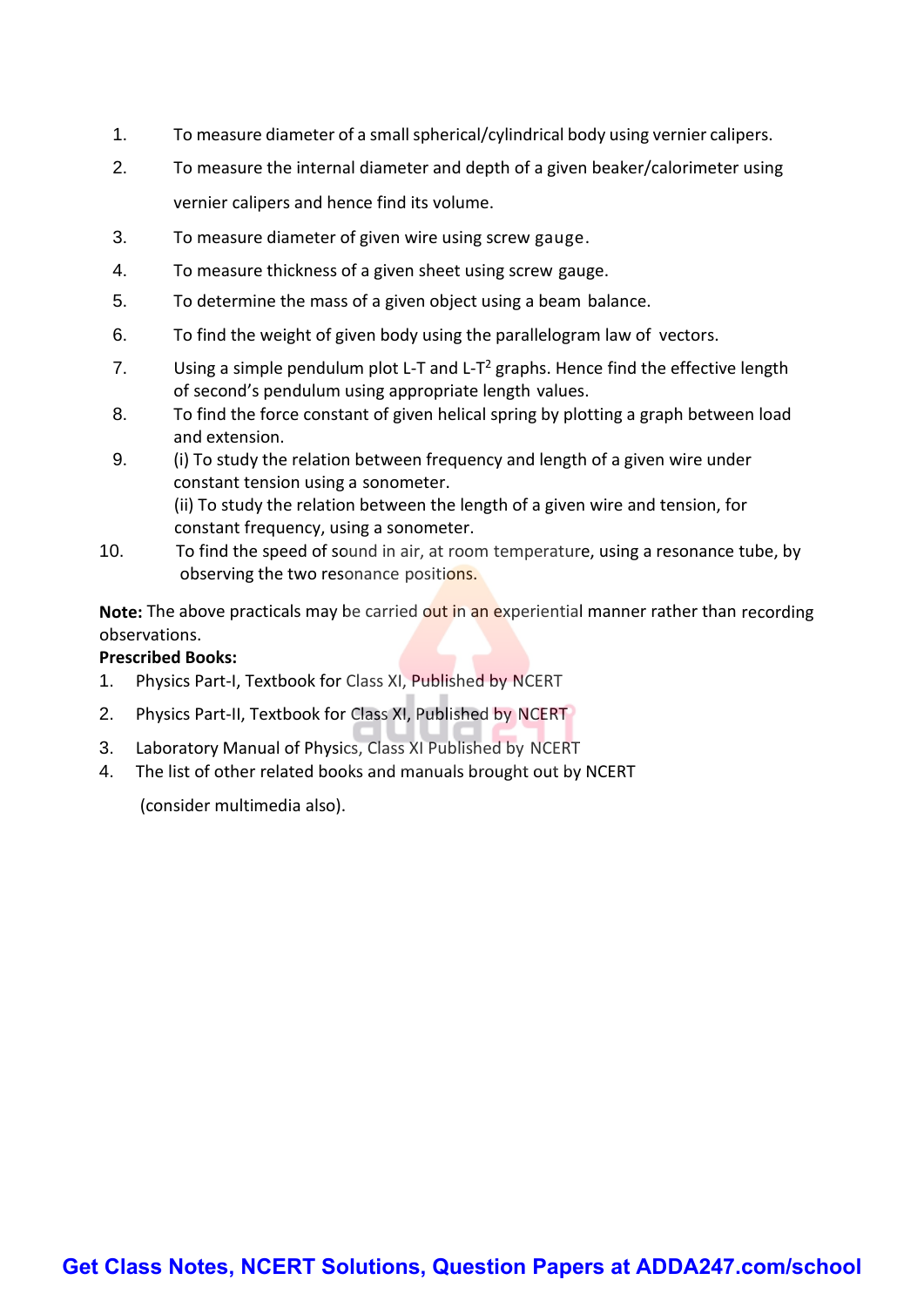# **Physics Class XII (Code N. 042) (2020-21) Syllabus assigned for Term I (Theory)**

### **Time: 90 Minutes Max Marks: 35**

|          |                                                           | <b>No. of Periods</b> | <b>Marks</b> |
|----------|-----------------------------------------------------------|-----------------------|--------------|
| Unit-I   | <b>Electrostatics</b>                                     |                       |              |
|          | Chapter-1: Electric Charges and Fields                    |                       |              |
|          | Chapter-2: Electrostatic Potential and Capacitance        | 23                    | 17           |
| Unit-II  | <b>Current Electricity</b>                                |                       |              |
|          | Chapter-3: Current Electricity                            | 15                    |              |
| Unit-III | <b>Magnetic Effects of Current and Magnetism</b>          |                       |              |
|          | Chapter-4: Moving Charges and Magnetism                   | 16                    |              |
|          | Chapter-5: Magnetism and Matter                           |                       | 18           |
| Unit-IV  | <b>Electromagnetic Induction and Alternating Currents</b> | 19                    |              |
|          | Chapter-6: Electromagnetic Induction                      |                       |              |
|          | Chapter 7: Alternating currents                           |                       |              |
|          | <b>Total</b>                                              | 73                    | 35           |

# Unit I: Electrostatics **23** Periods<br>Chanter–1: Electric Charges and Fields **Chapter–1: Electric Charges and Fields**

Electric Charges; Conservation of charge, Coulomb's law-force between two-point charges, forces between multiple charges; superposition principle and continuous charge distribution. Electric field, electric field due to a point charge, electric field lines, electric dipole, electric field due to a dipole, torque on a dipole in uniform electric field. Electric flux, statement of Gauss's theorem and its applications to find field due to infinitely long straight wire, uniformly charged infinite plane sheet

# **Chapter–2: Electrostatic Potential and Capacitance**

Electric potential, potential difference, electric potential due to a point charge, a dipole and system of charges; equipotential surfaces, electrical potential energy of a system of two-point charges and of electric dipole in an electrostatic field. Conductors and insulators, free charges and bound charges inside a conductor. Dielectrics and electric polarisation, capacitors and capacitance, combination of capacitors in series and in parallel, capacitance of a parallel plate capacitor with and without dielectric medium between the plates, energy stored in a capacitor.

**Unit II: Current Electricity 15 Periods**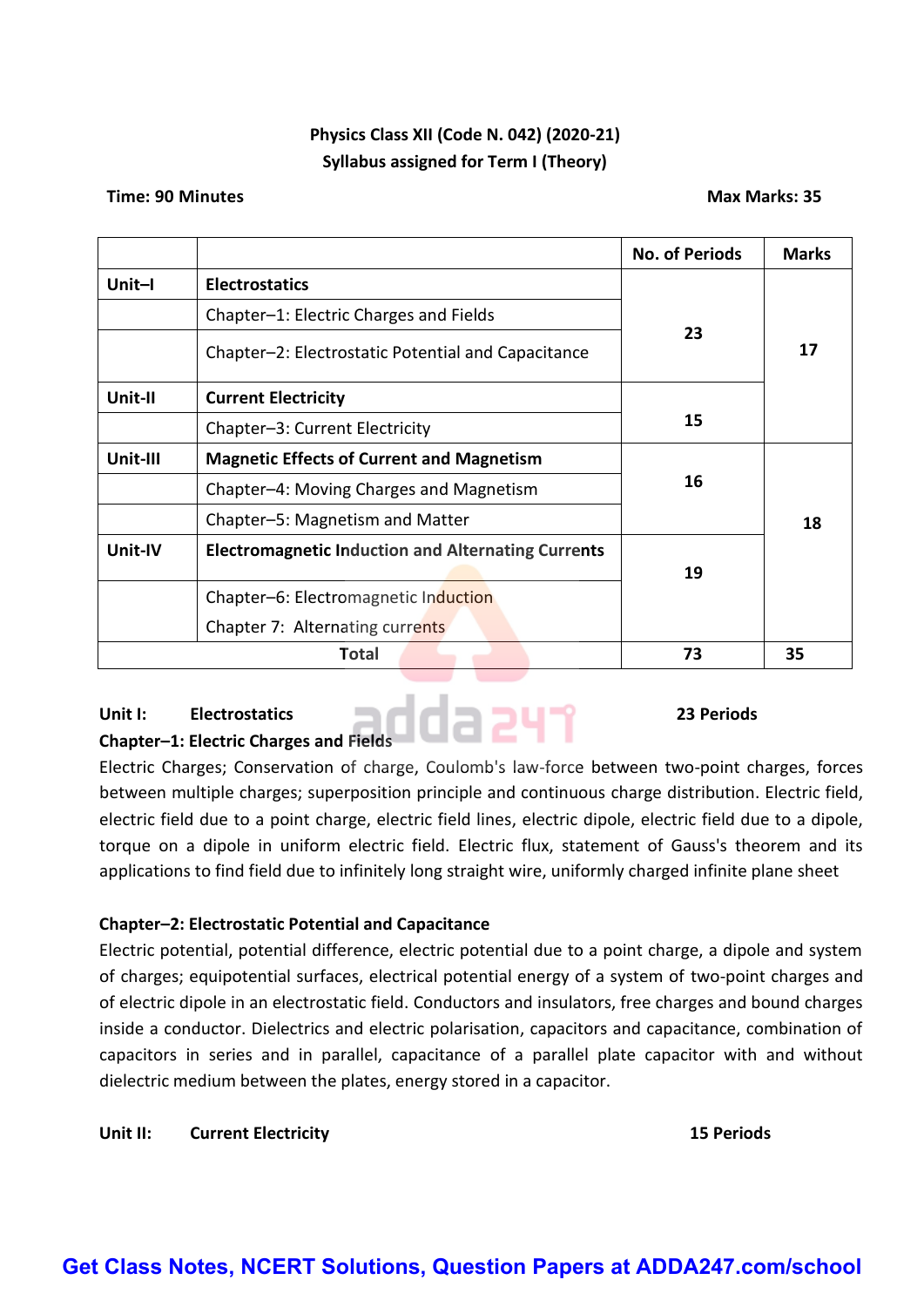# **Chapter–3: Current Electricity**

Electric current, flow of electric charges in a metallic conductor, drift velocity, mobility and their relation with electric current; Ohm's law, electrical resistance, V-I characteristics (linear and nonlinear), electrical energy and power, electrical resistivity and conductivity; temperature dependence of resistance. Internal resistance of a cell, potential difference and emf of a cell, combination of cells in series and in parallel, Kirchhoff's laws and simple applications, Wheatstone bridge, metre bridge(**qualitative ideas only).** Potentiometer - principle and its applications to measure potential difference and for comparing EMF of two cells; measurement of internal resistance of a cell **(qualitative ideas only)**

# **Unit III: Magnetic Effects of Current and Magnetism 16 Periods**

# **Chapter–4: Moving Charges and Magnetism**

Concept of magnetic field, Oersted's experiment. Biot - Savart law and its application to current carrying circular loop. Ampere's law and its applications to infinitely long straight wire. Straight and toroidal solenoids (only qualitative treatment), force on a moving charge in uniform magnetic and electric fields. Force on a current-carrying conductor in a uniform magnetic field, force between two parallel current-carrying conductors-definition of ampere, torque experienced by a current loop in uniform magnetic field; moving coil galvanometer-its current sensitivity and conversion to ammeter and voltmeter.

# **Chapter–5: Magnetism and Matter**

Current loop as a magnetic dipole and its magnetic dipole moment, magnetic dipole moment of a revolving electron, bar magnet as an equivalent solenoid, magnetic field lines; earth's magnetic field ----**Contract Contract** and magnetic elements.

# **Unit IV: Electromagnetic Induction and Alternating Currents 19 Periods**

# **Chapter–6: Electromagnetic Induction**

Electromagnetic induction; Faraday's laws, induced EMF and current; Lenz's Law, Eddy currents. Self and mutual induction.

# **Chapter–7: Alternating Current**

Alternating currents, peak and RMS value of alternating current/voltage; reactance and impedance; LC oscillations (qualitative treatment only), LCR series circuit, resonance; power in AC circuits. AC generator and transformer.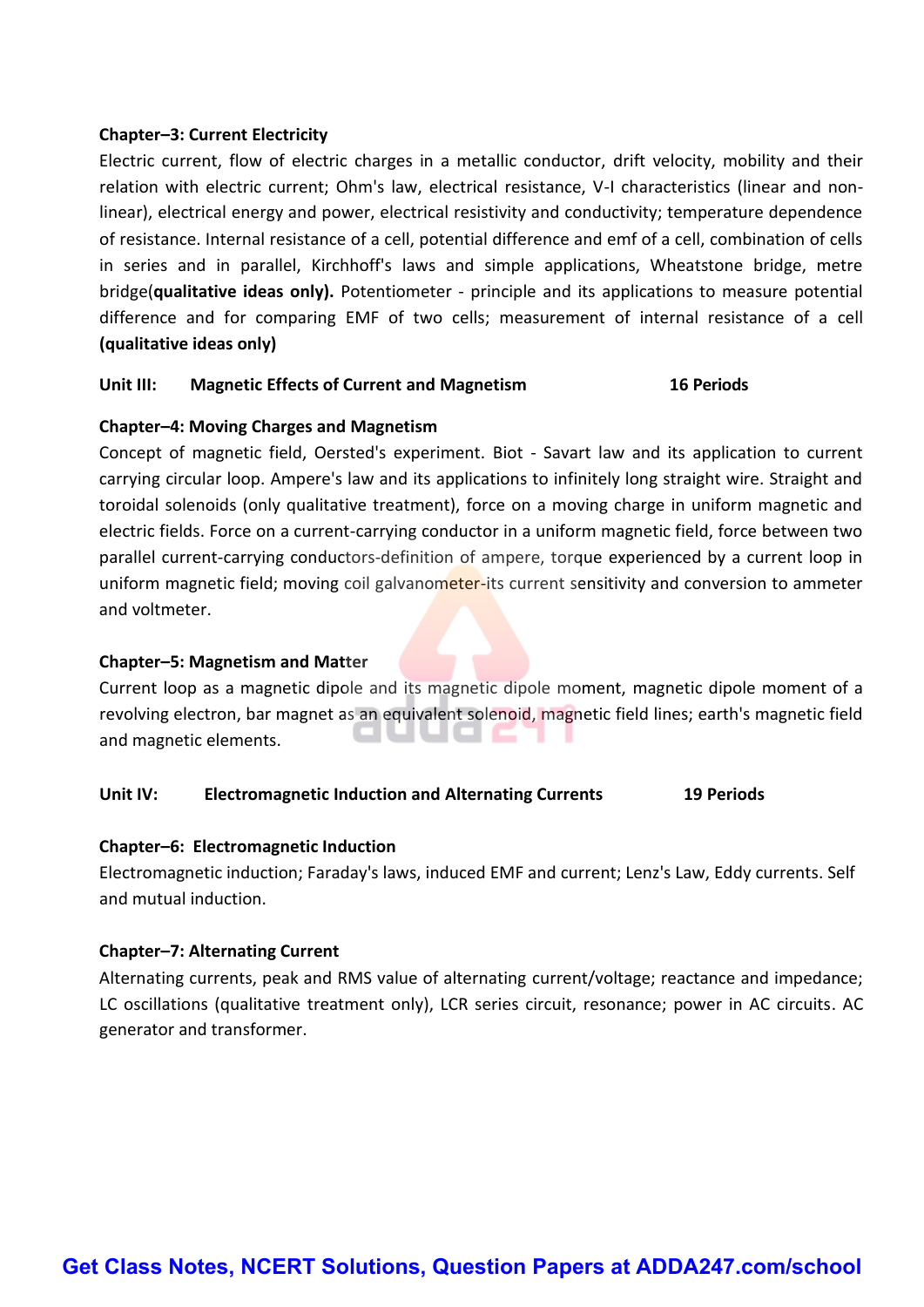# **Syllabus assigned for Practical for Term I**

## **Total Periods:16**

First term practical examination will be organised by schools as per the directions of CBSE. The record to be submitted by the students at the time of first term examination has to include a record of at least 4 Experiments and 3 Activities to be demonstrated by teacher.

| Time Allowed: one and half hours                                   | Max. Marks: 15 |  |
|--------------------------------------------------------------------|----------------|--|
| Two experiments to be performed by students at time of examination | 8 marks        |  |
| Practical record [experiments and activities]                      | 2 marks        |  |
| Viva on experiments, and activities                                | 5 marks        |  |
| Total                                                              | 15 marks       |  |

# **Experiments assigned for Term I**

- 1. To determine resistivity of two / three wires by plotting a graph between potential difference versus current.
- 2. To find resistance of a given wire / standard resistor using metre bridge.

# **OR**

To verify the laws of combination (series) of resistances using a metre bridge.

# **OR**

To verify the laws of combination (parallel) of resistances using a metre bridge.

3. To compare the EMF of two given primary cells using potentiometer.

# **OR**

To determine the internal resistance of given primary cell using potentiometer.

- 4. To determine resistance of a galvanometer by half-deflection method and to find its figure of merit.
- 5. To convert the given galvanometer (of known resistance and figure of merit) into a voltmeter of desired range and to verify the same.

# **OR**

To convert the given galvanometer (of known resistance and figure of merit) into an ammeter of desired range and to verify the same.

6. To find the frequency of AC mains with a sonometer.

# **Activities assigned for Term I**

- 1. To measure the resistance and impedance of an inductor with or without iron core.
- 2. To measure resistance, voltage (AC/DC), current (AC) and check continuity of a given circuit using multimeter.
- 3. To assemble a household circuit comprising three bulbs, three (on/off) switches, a fuse and a power source.
- 4. To assemble the components of a given electrical circuit.
- 5. To study the variation in potential drop with length of a wire for a steady current.
- 6. To draw the diagram of a given open circuit comprising at least a battery, resistor/rheostat, key, ammeter and voltmeter. Mark the components that are not connected in proper order and correct the circuit and also the circuit diagram.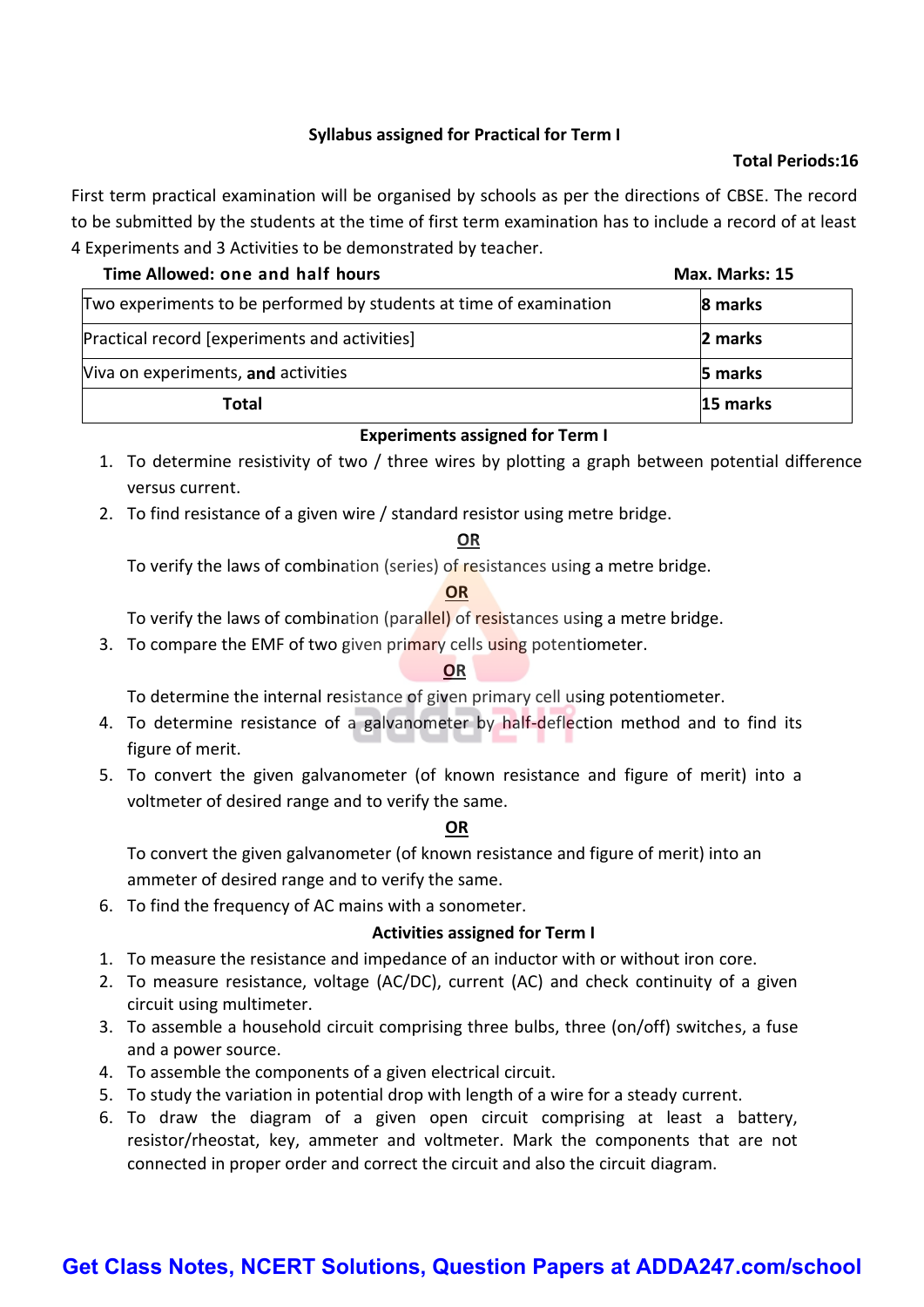# **Class XII Syllabus assigned for Term II (Theory)**

### **Time: 2 Hours Max Marks: 35**

|           |                                                    | <b>No of Periods</b> | <b>Marks</b> |
|-----------|----------------------------------------------------|----------------------|--------------|
| Unit-V    | <b>Electromagnetic Waves</b>                       |                      |              |
|           | Chapter-8: Electromagnetic Waves                   | 02                   |              |
| Unit-VI   | <b>Optics</b>                                      |                      | 17           |
|           | Chapter-9: Ray Optics and Optical Instruments      | 18                   |              |
|           | Chapter-10: Wave Optics                            |                      |              |
| Unit-VII  | <b>Dual Nature of Radiation and Matter</b>         |                      |              |
|           | Chapter-11: Dual Nature of Radiation and Matter    | 07                   |              |
| Unit-VIII | <b>Atoms and Nuclei</b>                            |                      | 11           |
|           | Chapter-12: Atoms                                  | 11                   |              |
|           | Chapter-13: Nuclei                                 |                      |              |
| Unit-IX   | <b>Electronic Devices</b>                          |                      |              |
|           | Chapter-14: Semiconductor -Electronics: Materials, |                      | 7            |
|           | Devices and Simple Circuits                        | 07                   |              |
|           | <b>Total</b>                                       | 45                   | 35           |

# **Unit V: Electromagnetic waves 2 Periods 2 Periods**

# **Chapter–8: Electromagnetic Waves**

Electromagnetic waves, their characteristics, their Transverse nature (qualitative ideas only).

Electromagnetic spectrum (radio waves, microwaves, infrared, visible, ultraviolet, X-rays, gamma rays) including elementary facts about their uses.

# **Unit VI: Optics 18Periods**

# **Chapter–9: Ray Optics and Optical Instruments**

**Ray Optics:** Refraction of light, total internal reflection and its applications, optical fibers, refraction at spherical surfaces, lenses, thin lens formula, lensmaker's formula, magnification, power of a lens, combination of thin lenses in contact, refraction of light through a prism.

Optical instruments: Microscopes and astronomical telescopes (reflecting and refracting) and their magnifying powers.

# **Chapter–10: Wave Optics**

**Wave optics:** Wave front and Huygen's principle, reflection and refraction of plane wave at a plane surface using wave fronts. Proof of laws of reflection and refraction using Huygen's principle. Interference, Young's double slit experiment and expression for fringe width, coherent sources and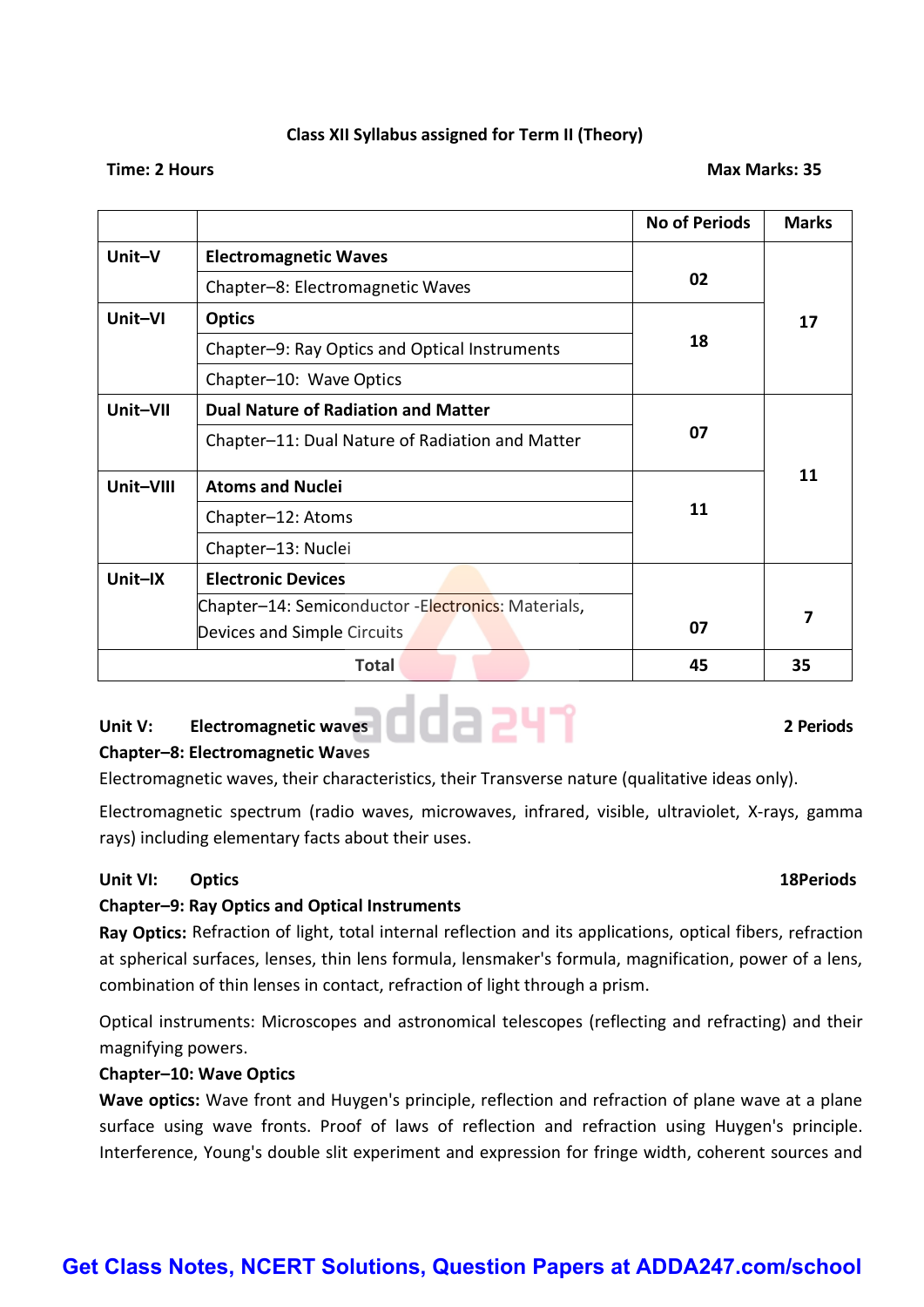sustained interference of light, diffraction due to a single slit, width of central maximum

# **Unit VII: Dual Nature of Radiation and Matter 7 Periods**

# **Chapter–11: Dual Nature of Radiation and Matter**

Dual nature of radiation, Photoelectric effect, Hertz and Lenard's observations; Einstein's photoelectric equation-particle nature of light.

Experimental study of photoelectric effect

Matter waves-wave nature of particles, de-Broglie relation

# **Unit VIII: Atoms and Nuclei 11Periods**

# **Chapter–12: Atoms**

Alpha-particle scattering experiment; Rutherford's model of atom; Bohr model, energy levels, hydrogen spectrum.

**Chapter–13: Nuclei** Composition and size of nucleus Nuclear force Mass-energy relation, mass defect, nuclear fission, nuclear fusion.

# **Unit IX: Electronic Devices 7 Periods**

**Chapter–14: Semiconductor Electronics: Materials, Devices and Simple Circuits** Energy bands in conductors, semiconductors and insulators (qualitative ideas only) Semiconductor diode - I-V characteristics in forward and reverse bias, diode as a rectifier; Special purpose p-n junction diodes: LED, photodiode, solar cell.

# ruc chhc **Syllabus assigned for Practical for Term II**

### **Total Periods: 16**

The second term practical examination will be organised by schools as per the directions of CBSE and viva will be taken by both internal and external observers. The record to be submitted by the students at the time of second term examination has to include a record of at least 4 Experiments and 3 Activities to be demonstrated by teacher.

# **Evaluation Scheme**

# **Time Allowed: one and half hours Max. Marks: 15**

Two experiments to be performed by students at time of examination **8 marks** Practical record [experiments and activities] **2 marks** Viva on experiments, **and** activities **5 marks Total 15 marks**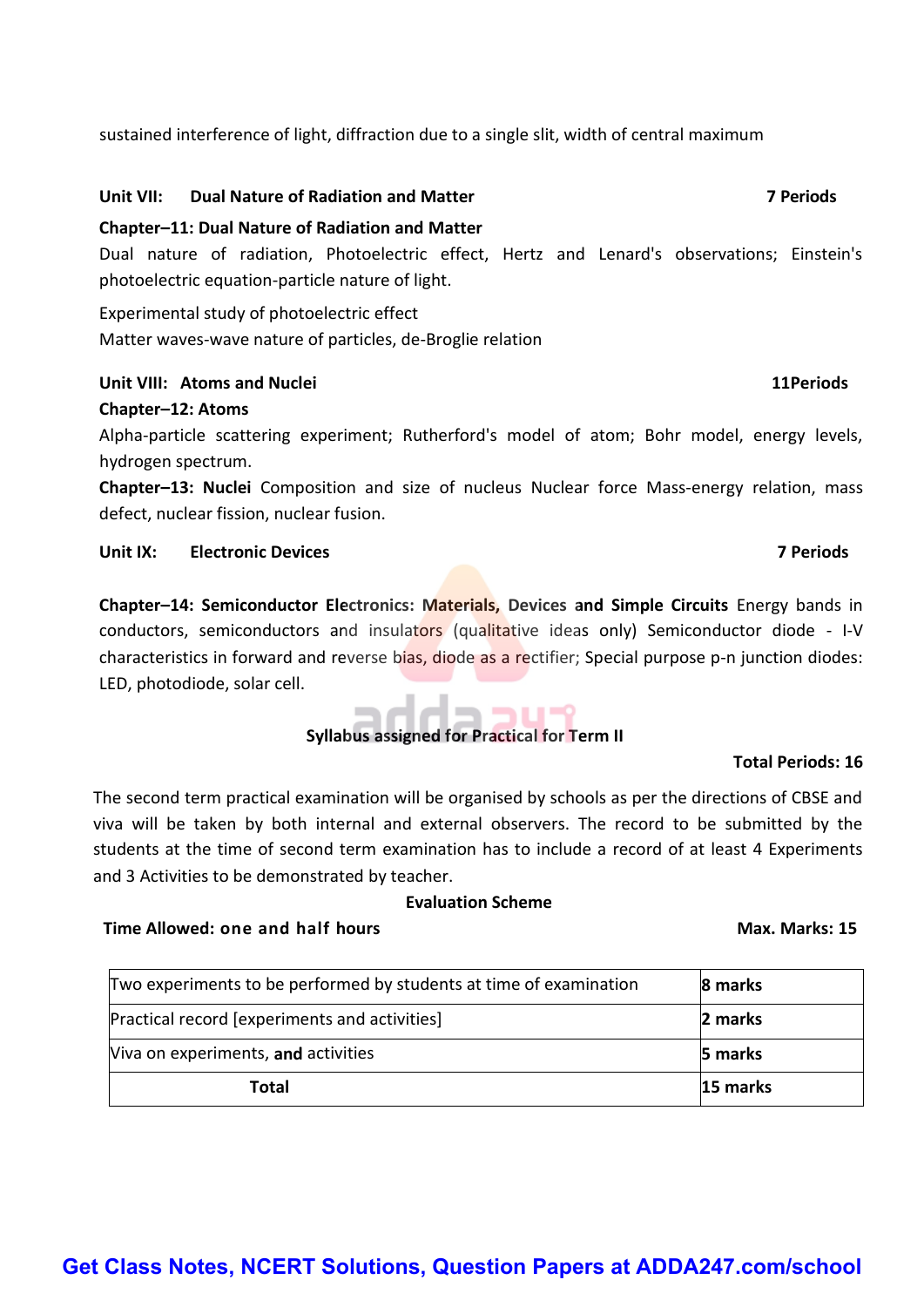# **Experiments assigned for Term-II**

- 1. To find the focal length of a convex lens by plotting graphs between u and v or between  $1/u$ and1/v.
- 2. To find the focal length of a convex mirror, using a convex lens.

OR

To find the focal length of a concave lens, using a convex lens.

- 3. To determine angle of minimum deviation for a given prism by plotting a graph between angle of incidence and angle of deviation.
- 4. To determine refractive index of a glass slab using a travelling microscope.
- 5. To find refractive index of a liquid by using convex lens and plane mirror.
- 6. To draw the I-V characteristic curve for a p-n junction diode in forward bias and reverse bias.

# **Activities assigned for Term-II**

- 1. To identify a diode, an LED, a resistor and a capacitor from a mixed collection of such items.
- 2. Use of multimeter to see the unidirectional flow of current in case of a diode and an LED and check whether a given electronic component (e.g., diode) is in working order.
- 3. To study effect of intensity of light (by varying distance of the source) on an LDR.
- 4. To observe refraction and lateral deviation of a beam of light incident obliquely on a glass slab.
- 5. To observe polarization of light using two Polaroids.
- 6. To observe diffraction of light due to a thin slit.
- 7. To study the nature and size of the image formed by a (i) convex lens, (ii) concave mirror, on a screen by using a candle and a screen (for different distances of the candle from the lens/mirror).
- 8. To obtain a lens combination with the specified focal length by using two lenses from the given set of lenses.

# **Practical Examination for Visually Impaired Students of XII Evaluation Scheme (Term I and Term II)**

# **Time Allowed: one hour Max. Marks:15**

| Identification/Familiarity with the apparatus       | 3 marks  |
|-----------------------------------------------------|----------|
| Written test (based on given/prescribed practicals) | 5 marks  |
| <b>Practical Record</b>                             | 2 marks  |
| Viva                                                | 5 marks  |
| Total                                               | 15 marks |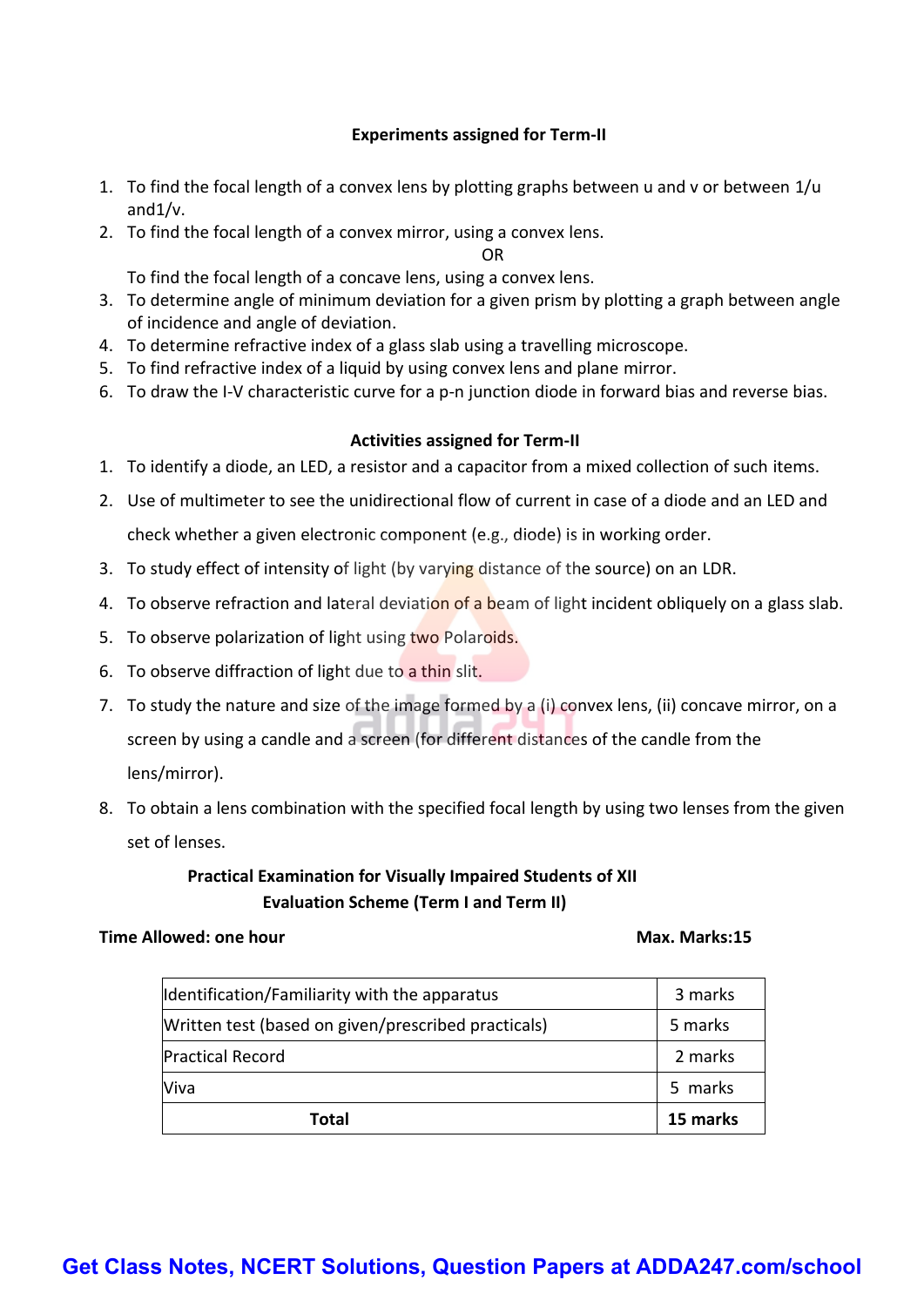# **General Guidelines**

- The practical examination will be of one hour duration.
- A separate list of ten experiments is included here.
- The written examination in practicals for these students will be conducted at the time of practical examination of all other students.
- The written test will be of 10 minutes duration.
- The question paper given to the students should be legibly typed. It should contain a total of 8 practical skill based very short answer type questions. A student would be required to answer any 5 questions.
- A writer may be allowed to such students as per CBSE examination rules.
- All questions included in the question papers should be related to the listed practicals. Every question should require about two minutes to be answered.
- These students are also required to maintain a practical file. A student is expected to record at least five of the listed experiments as per the specific instructions for each subject. These practicals should be duly checked and signed by the internal examiner.
- The format of writing any experiment in the practical file should include aim, apparatus required, simple theory, procedure, related practical skills, precautions etc.
- Questions may be generated jointly by the external/internal examiners and used for assessment.
- The viva questions may include questions based on basic theory/principle/concept, apparatus/ materials/chemicals required, procedure, precautions, sources of error

# **Class XII**

# **A. Items for Identification/ familiarity with the apparatus for assessment in practicals (All experiments)**

Meter scale, general shape of the voltmeter/ammeter, battery/power supply, connecting wires, standard resistances, connecting wires, voltmeter/ammeter, meter bridge, screw gauge, jockey Galvanometer, Resistance Box, standard Resistance, connecting wires, Potentiometer, jockey, Galvanometer, Lechlanche cell, Daniell cell [simple distinction between the two vis-à-vis their outer (glass and copper) containers], rheostat connecting wires, Galvanometer, resistance box, Plug-in and tapping keys, connecting wires battery/power supply, Diode, Resistor (Wire-wound or carbon ones with two wires connected to two ends), capacitors (one or two types), Inductors, Simple electric/electronic bell, battery/power supply, Plug-in and tapping keys, Convex lens, concave lens, convex mirror, concave mirror, Core/hollow wooden cylinder, insulated wire, ferromagnetic rod, Transformer core, insulated wire.